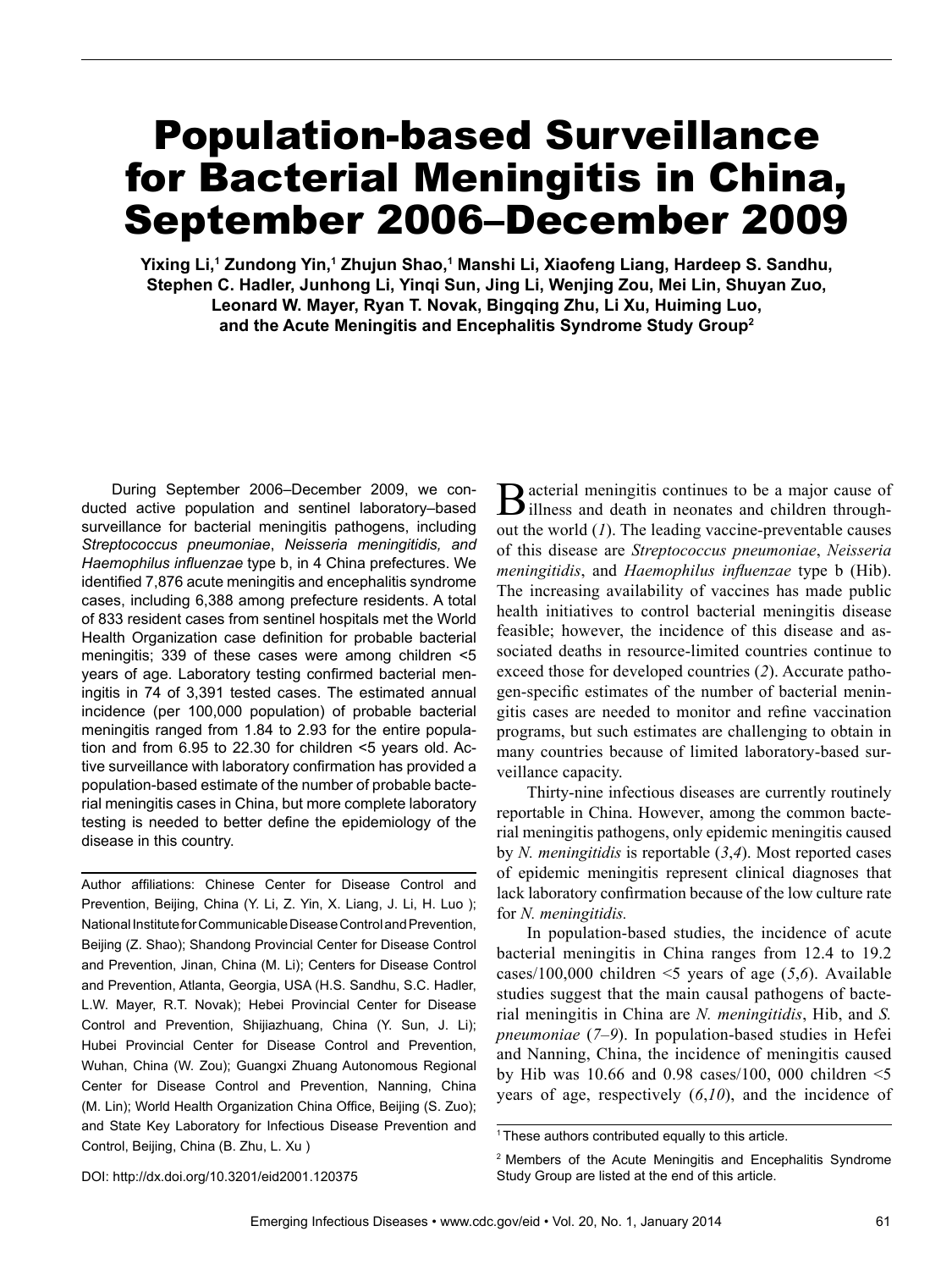*S. pneumoniae* meningitis was 1.5 and 1.3 cases/100,000 children <5 years of age, respectively (*6*,*11*).

In 2006, the Acute Meningitis and Encephalitis Syndrome Project was initiated in China (*12*,*13*) to determine the incidence and epidemiology of vaccine-preventable causes of meningitis and encephalitis and to improve the laboratory capacity for diagnosis of these diseases. Using data from the project's active surveillance system, we report the etiology, epidemiology, and estimated incidence of bacterial meningitis in 4 Chinese prefectures during September 2006–December 2009.

# **Materials and Methods**

# **Disease Surveillance**

The Acute Meningitis and Encephalitis Syndrome Project was launched in September 2006 in Jinan Prefecture, the capital of Shandong Province, and Yichang Prefecture, which is in western Hubei Province (Figure 1). In April 2007, the project areas were expanded to Shijiazhuang Prefecture, the capital of Hebei Province, and Guigang Prefecture, which is in southeast Guangxi Province. Detailed methods are reported elsewhere (*12*). In brief, 6 hospitals were selected as sentinel hospitals in each prefecture, including the largest general infectious disease and children's hospitals. Efforts were made to collect diagnostic specimens (serum and CSF) for laboratory testing from all clinical cases of meningitis and encephalitis syndrome. All other hospitals in each prefecture were designated as nonsentinel hospitals, at which epidemiologic data, but not specimens, were collected on reported acute meningitis and encephalitis syndrome (AMES) cases (*13*).

An AMES case-patient was defined as a person of any age who experienced acute onset of fever with change in mental status and/or meningeal signs (e.g., neck stiffness, headache). AMES case-patients were considered to have probable bacterial meningitis (PBM) if laboratory test results demonstrated at least 1 of the following: a turbid appearance of CSF; leukocytosis (>100 cells/mm<sup>3</sup>; reference 0–8 cells/mm<sup>3</sup> ); or leukocytosis (10–100 cells/mm<sup>3</sup> ) and elevated level of protein (>100 mg/dL; reference 20–40 mg/ dL) or decreased glucose (<40 mg/dL; reference 50–80 mg/ dL). These signs are consistent with the World Health Organization (WHO) PBM case definition (*14*). Case-patients with any blood or CSF laboratory test results positive for specific bacterial pathogens were defined as confirmed bacterial meningitis case-patients.

Clinic doctors in sentinel and nonsentinel hospitals reported cases of illness meeting the AMES case definition to the county Center for Disease Control and Prevention (CDC) through passive surveillance. Public health doctors performed case investigations within 48 hours after receiving case reports from sentinel hospitals, and they collected case information, including date of birth, date of symptom onset, and initial clinical diagnosis, for cases in nonsentinel hospitals.

Active surveillance was performed every 10 days in both sentinel and nonsentinel hospitals. Public health doctors



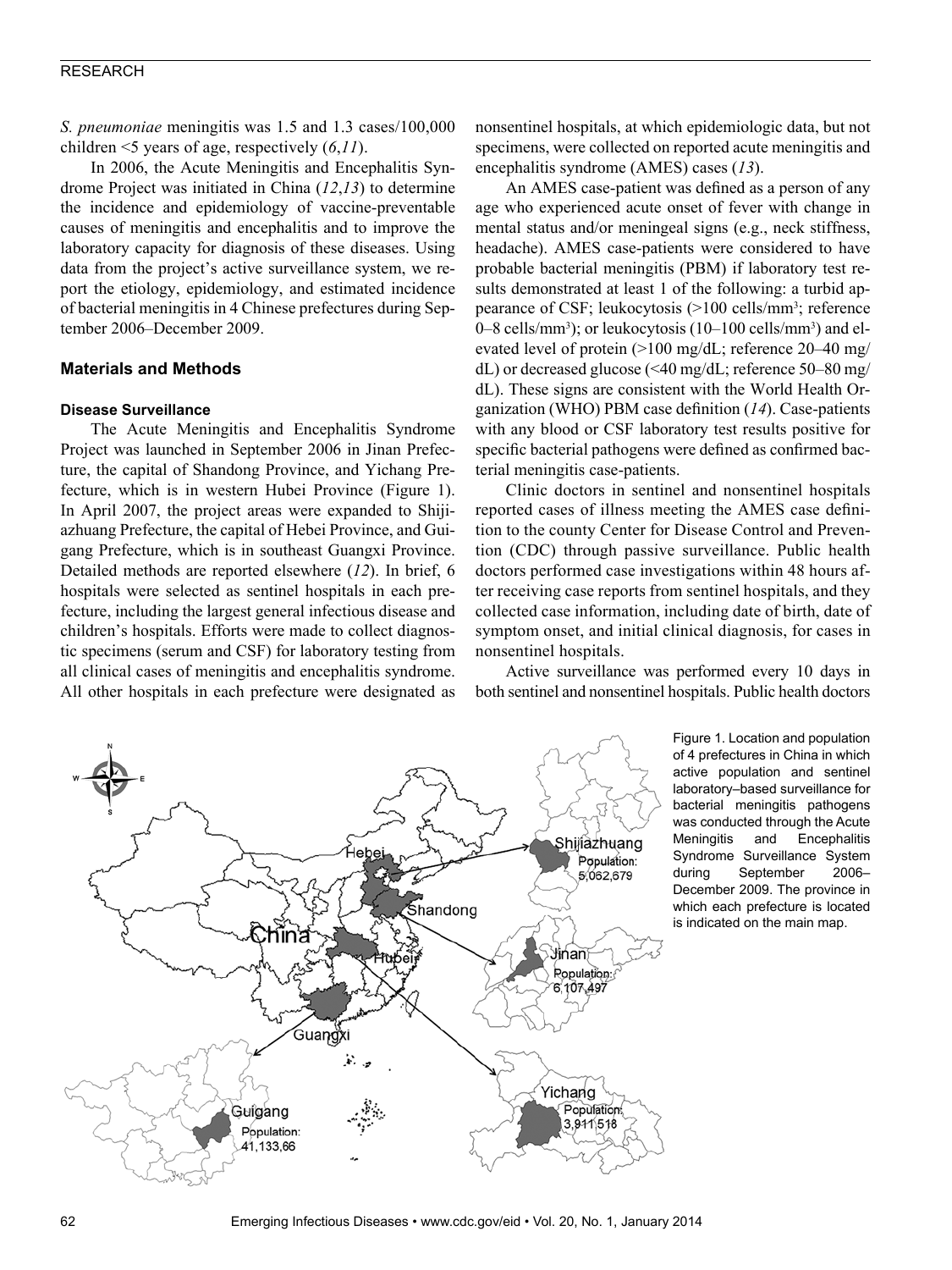reviewed admission and discharge records in the pediatric, neurology, and infectious disease inpatient and outpatient departments and queried clinic doctors to identify and report any missed AMES cases. Computer files in sentinel hospitals were also reviewed to identify all cases with 12 specific initial diagnostic codes: Japanese encephalitis (JE), viral encephalitis, viral meningitis, viral meningoencephalitis, other encephalitis, meningococcal meningitis, purulent meningitis, cerebrospinal meningitis, TB meningitis, TB meningo-

encephalitis, other meningitis, and other diagnosis. The key indicators for surveillance quality were that blood and CSF specimens were obtained from >90% and 70%, respectively, of AMES case-patients.

# **Specimen Collection and Laboratory Testing**

For this study, serum and cerebrospinal fluid (CSF) specimens were collected from patients at the sentinel hospitals as part of routine diagnostic testing. Testing performed at reference laboratories was done on de-identified specimens. CSF specimens were collected in hospitals with the patient's or parent's signed informed consent. The ethical review committee of the Chinese CDC determined that additional informed consent was not required because this study was for surveillance and used standard clinical specimens.

Physicians in sentinel hospitals collected blood  $(\geq)$ mL) and/or CSF specimens from the AMES case-patients. For CSF specimens, routine examination, including the leukocyte count and glucose and protein levels, was conducted by sentinel hospital laboratories according to the usual physicians' requests; latex agglutination, bacterial culture of CSF, and blood cultures were performed at the physician's discretion. Two kinds of latex agglutination reagents (bioMérieux, Marcy-l'Etoile, France, and Bio-Rad, Marnes-la-Coquette, France) were used according to the manufacturers' guidelines. All specimens (serum or CSF) were stored at or below  $-20^{\circ}$ C and transported to prefecture CDC laboratories and, subsequently, to provincial CDC laboratories. Prefecture CDC laboratories performed JE virus IgM ELISA testing on all CSF and serum specimens (*12*).

Bacterial isolates from hospital laboratories were transported to the provincial CDC laboratories for confirmatory testing and testing for antimicrobial drug susceptibility. These bacteriology laboratories tested CSF specimens for *N. meningitidis*, *H. influenzae*, and *S. pneumoniae* by using real-time PCR. Staff in all laboratories had received training from US Centers for Disease Control and Prevention and Chinese CDC bacteriologists. The primers have been described (*15*,*16*). Shandong and Hubei provincial CDC laboratories tested all CSF specimens that were negative for JE; other virus testing for Jinan and Yichang Prefectures was done at the Shandong and Hubei laboratories, respectively. Hebei and Guangxi provincial

CDC laboratories tested all PBM case specimens according to the WHO definition noted above (*14*)*.* A subset of specimens and isolates was forwarded to the Chinese CDC bacterial laboratory (Beijing) to confirm PCR results and to analyze the strains by using multilocus sequence typing.

# **Data Collection and Analysis**

Demographic, clinical, and laboratory data from the sentinel hospitals were entered in an EpiData database (http://epidata.dk/). Data from nonsentinel hospitals were compiled by using standardized Excel spreadsheet software (Microsoft, Redmond, WA, USA).

To estimate the PBM incidence in the 4 prefectures, we first calculated the proportions of PBM cases among resident AMES case-patients who had CSF specimens collected in sentinel hospitals, stratified by age and initial diagnosis. We then multiplied these proportions by the number of resident cases (tested and untested in sentinel and nonsentinel hospitals), again stratified by age and initial diagnosis, and divided by the prefecture population under surveillance. The  $\chi^2$  test was used to determine significance of differences in rates and percentages.

# **Results**

# **Overall Surveillance by Province**

A total of 7,876 AMES cases were reported, 4,712 from sentinel hospitals and 3,164 from nonsentinel hospitals (Table 1). The percentage of residents among AMES case-patients varied by location of the prefectures and between sentinel and nonsentinel hospitals; >50% of cases in sentinel hospitals in 2 prefectures were in persons from outside the prefecture (*12*). Overall, the incidences of AMES cases for prefecture residents were similar; in general, there were  $\approx$ 10 cases/100,000 residents (range 9.1 13.5 cases/100,000). However, the rate was higher among children <5 years of age, among whom AMES incidence among prefecture residents ranged from 30.8 to 96.9 cases/100,000 children (Table 1).

# **Demographic Features of the AMES Cases and Bacterial Testing**

Among the AMES case-patients identified in sentinel hospitals, 42.2%–81.7% were children <15 years of age, but age distribution differed between the 4 prefectures (Table 2). CSF specimens were obtained from 60.0%–83.9% of case-patients in the 4 prefectures. Bacterial testing rates for cases in sentinel hospitals varied by testing method and prefecture; CSF culture, CSF PCR, and blood culture were the most frequently used methods. Use of CSF culture ranged from 20.8% in Jinan Prefecture to 53.7% in Yichang Prefecture, and use of CSF real-time PCR ranged from 13.7% in Shijiazhuang Prefecture to 60.1% in Jinan.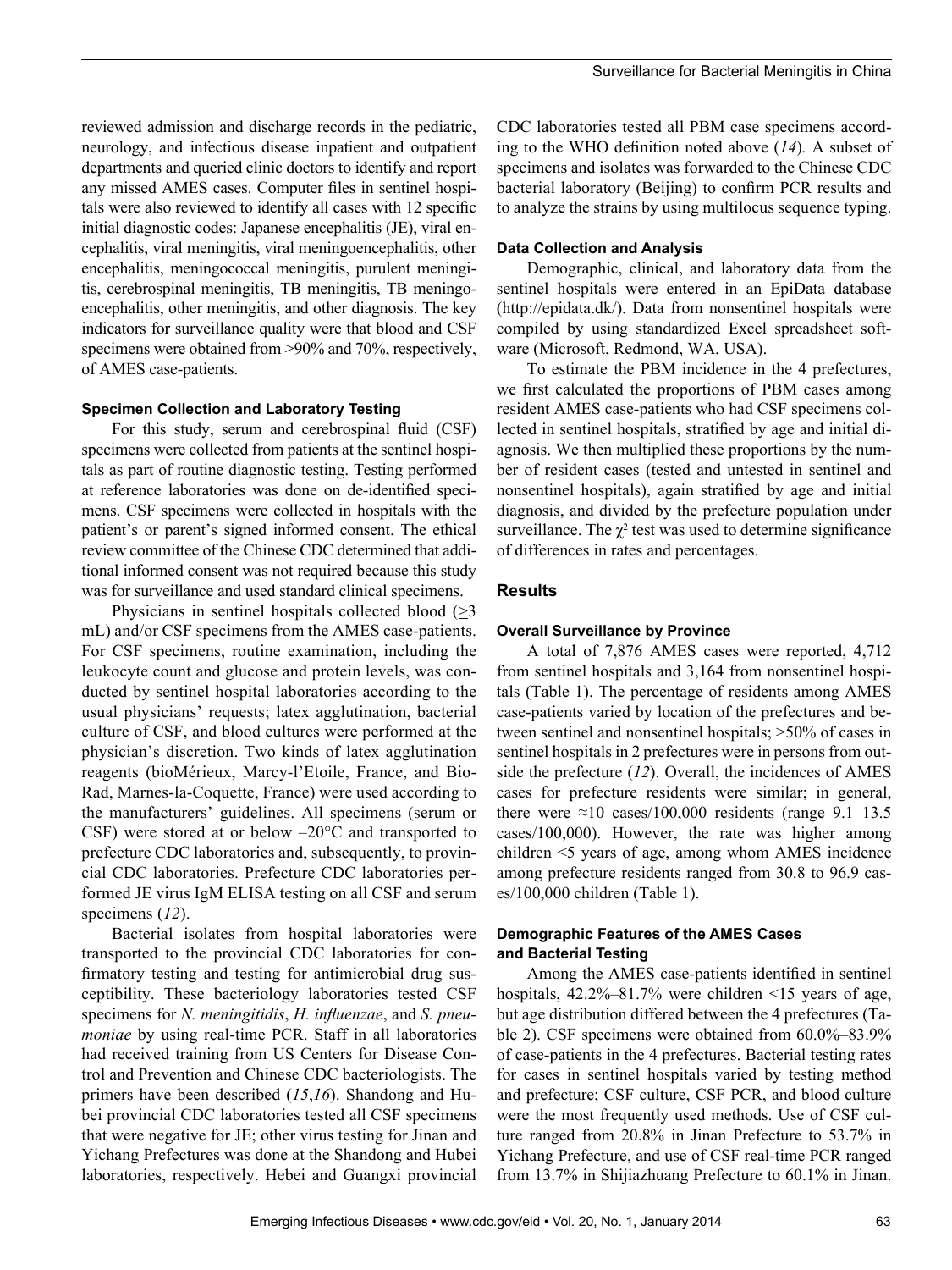|                                                                            | Province/prefecture |                     |                     |                     |              |  |  |
|----------------------------------------------------------------------------|---------------------|---------------------|---------------------|---------------------|--------------|--|--|
| Variable                                                                   | Shandong/Jinan      | Hubei/Yichang       | Hebei/Shijiazhuang† | Guangxi/Guigang     | Total        |  |  |
| Total population (no. <5 y of 6.107,497 (353,672)                          |                     | 3,911,518 (236,036) | 5,062,679 (314,180) | 4,113,366 (261,302) |              |  |  |
| age)                                                                       |                     |                     |                     |                     |              |  |  |
| Project duration, mo                                                       | 40                  | 40                  | 32                  | 32                  |              |  |  |
| Total no. cases                                                            | 2,647               | 1,631               | 2,093               | 1,505               | 7,876        |  |  |
| Cases in sentinel hospitals.                                               | 1,200               | 1,055               | 959                 | 1,498               | 4,712        |  |  |
| no. (%)                                                                    |                     |                     |                     |                     |              |  |  |
| Residents                                                                  | 607 (50.6)          | 979 (92.8)          | 439 (45.8)          | 1,474 (98.4)        | 3,499(74.3)  |  |  |
| <b>Nonresidents</b>                                                        | 593 (49.4)          | 76 (7.2)            | 520 (54.2)          | 24 (1.6)            | 1,213 (25.7) |  |  |
| Residents $< 5$ y of age                                                   | 170 (44.2)          | 161 (92.5)          | 149 (37.2)          | 671 (98.4)          | 1,151(70.1)  |  |  |
| Nonresidents <5 y of age                                                   | 215 (55.8)          | 13(7.5)             | 252 (62.8)          | 11 (1.6)            | 491 (29.9)   |  |  |
| Cases in nonsentinel                                                       | 1,447               | 576                 | 1,134               |                     | 3,164        |  |  |
| hospitals, no. $(\%)$                                                      |                     |                     |                     |                     |              |  |  |
| Residents                                                                  | 1,241 (85.8)        | 574 (99.7)          | 1,067 (94.1)        | 7(100.0)            | 2,889 (91.3) |  |  |
| <b>Nonresidents</b>                                                        | 206 (14.2)          | 2(0.3)              | 67(5.9)             | 0(0)                | 275(8.7)     |  |  |
| Residents $<$ 5 y of age                                                   | 193 (87.7)          | 105 (100.0)         | 360 (96.0)          | 4(100.0)            | 662 (94.0)   |  |  |
| Nonresidents <5 y of age                                                   | 27(12.3)            | 0(0)                | 15(4.0)             | 0(0)                | 42 (6.0)     |  |  |
| Cases among prefecture residents per year/100,000 persons                  |                     |                     |                     |                     |              |  |  |
| <b>Residents</b>                                                           | 9.08                | 11.91               | 11.16               | 13.50               |              |  |  |
| Residents <5 y of age                                                      | 30.79               | 33.81               | 60.75               | 96.87               |              |  |  |
| *AMES, acute meningitis and encephalitis syndrome.                         |                     |                     |                     |                     |              |  |  |
| +Only 13 counties in Shijiazhuang Prefecture were included in the project. |                     |                     |                     |                     |              |  |  |

| Table 1. Surveillance for AMES cases in 4 China prefectures, September 2006–December 2009* |  |
|--------------------------------------------------------------------------------------------|--|
|--------------------------------------------------------------------------------------------|--|

Use of any testing method for bacterial pathogens ranged from 58.7% to 79.1% in the 4 prefectures (Table 2).

#### **Frequency of PBM and Results of Bacterial Testing**

Overall in sentinel hospitals, 833/3,464 (24.0%; percentages ranged from 15.8% for Yichang Prefecture to 31.0% for Shijiazhuang Prefecture) of AMES cases with CSF specimens met the WHO definition of PBM (*14*) (Table 3); 339 (40.7%) occurred in children  $\leq$  years of age. Among the AMES case-patients, children  $\leq$  years of age were more likely than older patients to have PBM (29.1% vs. 21.5%).

The proportion of AMES cases attributed to PBM in each age group also varied by prefecture. In Yichang, only 19 (16.0%) of 119 PBM cases were in children  $\leq$  years of age. However, in other prefectures, a large proportion of cases occurred in this age group. In Jinan, 101 (35.1%) of 288 PBM cases were in children <5 years of age, and in Shijiazhuang, 118 (66.3%) of 178 PBM cases were in children <5 years of age.

PBM cases were detected each month during the study period (Figure 2), but there was a slight peak in cases during June–August. In the 2 prefectures with the most marked seasonality (Jinan and Guigang), the peaks occurred during

Table 2. Demographic features and bacterial laboratory testing for AMES case-patients in sentinel hospitals in 4 China prefectures, September 2006–December 2009\*

|                                      | No. (%) patients by province/prefecture |               |                     |                  |                   |
|--------------------------------------|-----------------------------------------|---------------|---------------------|------------------|-------------------|
| Age, sex, and laboratory testing for | Shandong/Jinan,                         | Hubei/Yichang | Hebei/Shijiazhuang, | Guangxi/Guigang, | Total no $(\%)$ , |
| case-patients                        | $n = 1,200$                             | $n = 1,055$   | $n = 959$           | $n = 1,498$      | $n = 4.712$       |
| Case-patient age, y                  |                                         |               |                     |                  |                   |
| <2                                   | 152 (12.7)                              | 85(8.1)       | 232 (24.2)          | 387 (25.8)       | 856 (18.2)        |
| $2 - 4$                              | 233 (19.4)                              | 89 (8.4)      | 169 (17.6)          | 295 (19.7)       | 786 (16.7)        |
| $5 - 14$                             | 393 (32.8)                              | 271 (25.7)    | 383 (39.9)          | 380 (25.4)       | 1,427 (30.3)      |
| $15 - 29$                            | 170 (14.2)                              | 189 (17.9)    | 86 (9.0)            | 110(7.3)         | 555 (11.8)        |
| $30 - 44$                            | 135 (11.3)                              | 197 (18.7)    | 33(3.4)             | 88 (5.9)         | 453 (9.6)         |
| >45                                  | 117 (9.8)                               | 224 (21.2)    | 56 (5.8)            | 238 (15.9)       | 635 (13.5)        |
| Case-patient sex                     |                                         |               |                     |                  |                   |
| М                                    | 741 (61.8)                              | 642 (60.9)    | 586 (61.1)          | 936 (62.5)       | 2,905(61.7)       |
|                                      | 459 (38.3)                              | 413 (39.1)    | 373 (38.9)          | 562 (37.5)       | 1,807 (38.3)      |
| Case-patient specimen testing        |                                         |               |                     |                  |                   |
| CSF examination                      | 1,007 (83.9)                            | 751 (71.2)    | 575 (60.0)          | 1,131 (75.5)     | 3,464(73.5)       |
| Blood, first culture                 | 26(2.2)                                 | 507 (48.1)    | 311 (32.4)          | 662 (44.2)       | 1,506 (32.0)      |
| CSF culture                          | 250 (20.8)                              | 567 (53.7)    | 345 (36.0)          | 754 (50.3)       | 1,916 (40.7)      |
| CSF latex agglutination              | 80(6.7)                                 | 282 (26.7)    | 95(9.9)             | 286 (19.1)       | 743 (15.8)        |
| CSF real-time PCR                    | 721 (60.1)                              | 540 (51.2)    | 131 (13.7)          | 407 (27.2)       | 1,799 (38.2)      |
| Any testing method                   | 851 (70.9)                              | 834 (79.1)    | 563 (58.7)          | 1,143 (76.3)     | 3,391 (72.0)      |
| No. case-patients positive for       | 136                                     | 29            | 20                  | 111              | 296               |
| Japanese encephalitis virus          |                                         |               |                     |                  |                   |

\*AMES, acute meningitis and encephalitis syndrome; CSF, cerebrospinal fluid.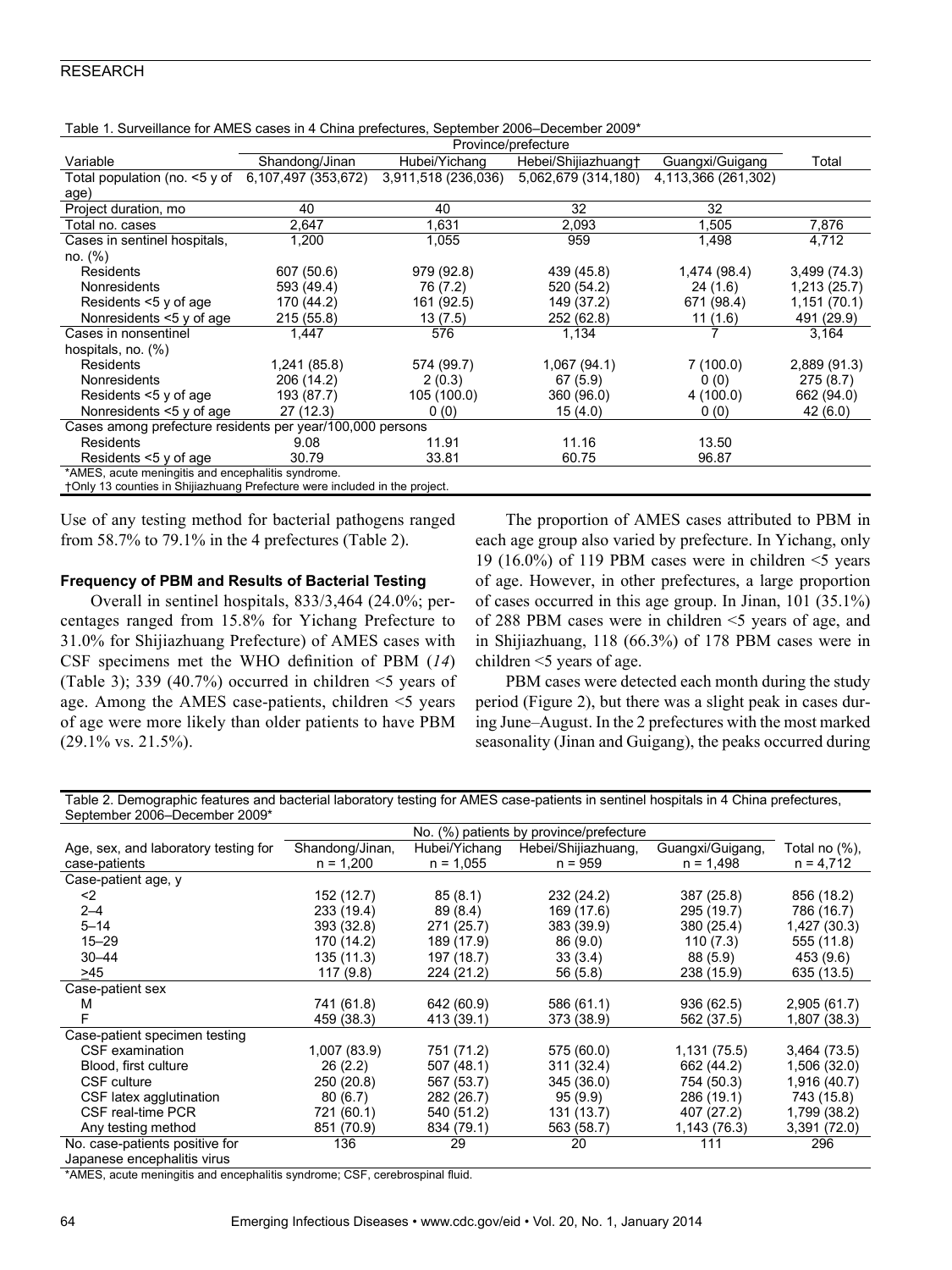| moningino, Orima, Ooptonibor 2000 Doocimoor 2000                                      |                                                                               |                |                     |                  |                            |  |
|---------------------------------------------------------------------------------------|-------------------------------------------------------------------------------|----------------|---------------------|------------------|----------------------------|--|
|                                                                                       | % PMB case-patients (no. with CSF specimen/no. total), by province/prefecture |                |                     |                  | % total PBM case-patients  |  |
|                                                                                       | Shandong/Jinan,                                                               | Hubei/Yichang, | Hebei/Shijiazhuang, | Guangxi/Guigang, | (no. with CSF specimen/no. |  |
| Demographic variable                                                                  | $n = 1,007$                                                                   | $n = 751$      | $n = 575$           | $n = 1,131$      | total), $n = 3,464$        |  |
| Total PBM patients                                                                    | 28.6 (288/1,007)                                                              | 15.8 (119/751) | 31.0 (178/575)      | 21.9 (248/1,131) | 24.0 (833/3,464)           |  |
| Case-patient age, y                                                                   |                                                                               |                |                     |                  |                            |  |
| <2                                                                                    | 28.9 (39/135)                                                                 | 26.8 (11/41)   | 47.0 (95/202)       | 22.0 (54/246)    | 31.9 (199/624)             |  |
| $2 - 4$                                                                               | 29.5 (62/210)                                                                 | 16.7 (8/48)    | 25.0 (23/92)        | 24.7 (47/190)    | 25.9 (140/540)             |  |
| $5 - 14$                                                                              | 30.6 (102/333)                                                                | 16.1 (25/155)  | 20.9 (37/177)       | 20.8 (57/274)    | 23.5 (221/939)             |  |
| $15 - 29$                                                                             | 23.3 (31/133)                                                                 | 14.1 (22/156)  | 28.1 (16/57)        | 20.4 (21/103)    | 20.0 (90/449)              |  |
| $30 - 44$                                                                             | 28.4 (29/102)                                                                 | 17.1 (28/164)  | 19.0 (4/21)         | 24.7 (21/85)     | 22.0 (82/372)              |  |
| >45                                                                                   | 26.6 (25/94)                                                                  | 13.4 (25/187)  | 11.5(3/26)          | 20.6 (48/233)    | 18.7 (101/540)             |  |
| Case-patient sex                                                                      |                                                                               |                |                     |                  |                            |  |
| м                                                                                     | 30.3 (191/630)                                                                | 17.1 (79/463)  | 30.7 (107/349)      | 20.9 (147/705)   | 24.4 (524/2,147)           |  |
|                                                                                       | 25.7 (97/377)                                                                 | 13.9 (40/288)  | 31.4 (71/226)       | 23.7 (101/426)   | 23.5 (309/1,317)           |  |
| Case-patient place of residence                                                       |                                                                               |                |                     |                  |                            |  |
| Residents                                                                             | 31.9 (166/521)                                                                | 15.4 (106/687) | 25.7 (45/175)       | 21.6 (241/1,116) | 22.3 (558/2,499)           |  |
| Non-residents                                                                         | 25.1 (122/486)                                                                | 20.3 (13/64)   | 33.3 (133/400)      | 46.7 (7/15)      | 28.5 (275/965)             |  |
| Yearly PBM incidence/100,000 population                                               |                                                                               |                |                     |                  |                            |  |
| All residents                                                                         |                                                                               |                |                     |                  |                            |  |
| Crude rate                                                                            | 0.82                                                                          | 0.81           | 0.33                | 2.20             |                            |  |
| Adjusted rate*                                                                        | 2.61                                                                          | 1.84           | 2.26                | 2.93             |                            |  |
| Residents <5 y old                                                                    |                                                                               |                |                     |                  |                            |  |
| Crude rate                                                                            | 4.16                                                                          | 2.16           | 3.22                | 14.21            |                            |  |
| Adjusted rate+                                                                        | 8.41                                                                          | 6.95           | 14.47               | 22.30            |                            |  |
| *AMES, acute meningitie and encephalitie syndrome: DRM, probable bacterial meningitie |                                                                               |                |                     |                  |                            |  |

Table 3. Demographic information for AMES case-patients meeting the World Health Organization definition for probable bacterial meningitis, China, September 2006–December 2009\*

\*AMES, acute meningitis and encephalitis syndrome; PBM, probable bacterial meningitis.

†Adjusted rate was calculated based on PBM positivity among resident case-patients by age and initial clinical diagnosis applied to all cases without cerebrospinal fluid specimen and profile. Two assumptions were made when adjusting the rate: (1) the subset tested is a representative specimen of AMES cases, and (2) there was a homogenous rate of infection within a given prefecture, age group, and initial clinical diagnosis stratum.

July–September and June–July, respectively, consistent with peak periods for JE cases (*12*).

The crude incidence rates of PBM ranged from 0.33 cases/100,000 persons in Shijiazhuang to 2.20 cases/100,000 persons in Guigang. After adjustment based on PBM case positivity rates by age and initial diagnosis, the estimated PBM incidence rate in the 4 prefectures was  $\approx$ 2 cases/100,000 persons (range 1.84 cases/100,000 persons for Yichang to 2.93 cases/100,000 persons for Guigang). Among children <5 years of age, the estimated PBM incidence in the prefectures varied >3-fold, from 6.95 to 22.30 cases/100,000 children for Yichang and Guigang, respectively (Table 3).

Among 3,391 case-patients to have clinical specimens tested by any bacterial detection method, 74 (2.2%) were laboratory confirmed to have bacterial meningitis: 26 cases caused by *N. meningitidis*, 9 cases caused by Hib, and 39 cases caused by *S. pneumoniae*. Among confirmed cases, 18 (24.3%) were confirmed by CSF culture and 62 (83.8%) by real-time PCR. Confirmation rates by real-time PCR were higher than those by any other method (3.4% vs.  $0.2\%$ –1.3%; p<0.01) (Table 4).

AMES cases with an initial clinical diagnosis of meningococcal meningitis or purulent meningitis were more likely than cases with other initial diagnoses to meet the WHO case definition for PBM (41.7%) and to have a higher



Figure 2. Number and percent of probable bacterial meningitis (PBM) cases by month among acute meningitis and encephalitis syndrome case-patients in 4 China prefectures, September 2006–December 2009.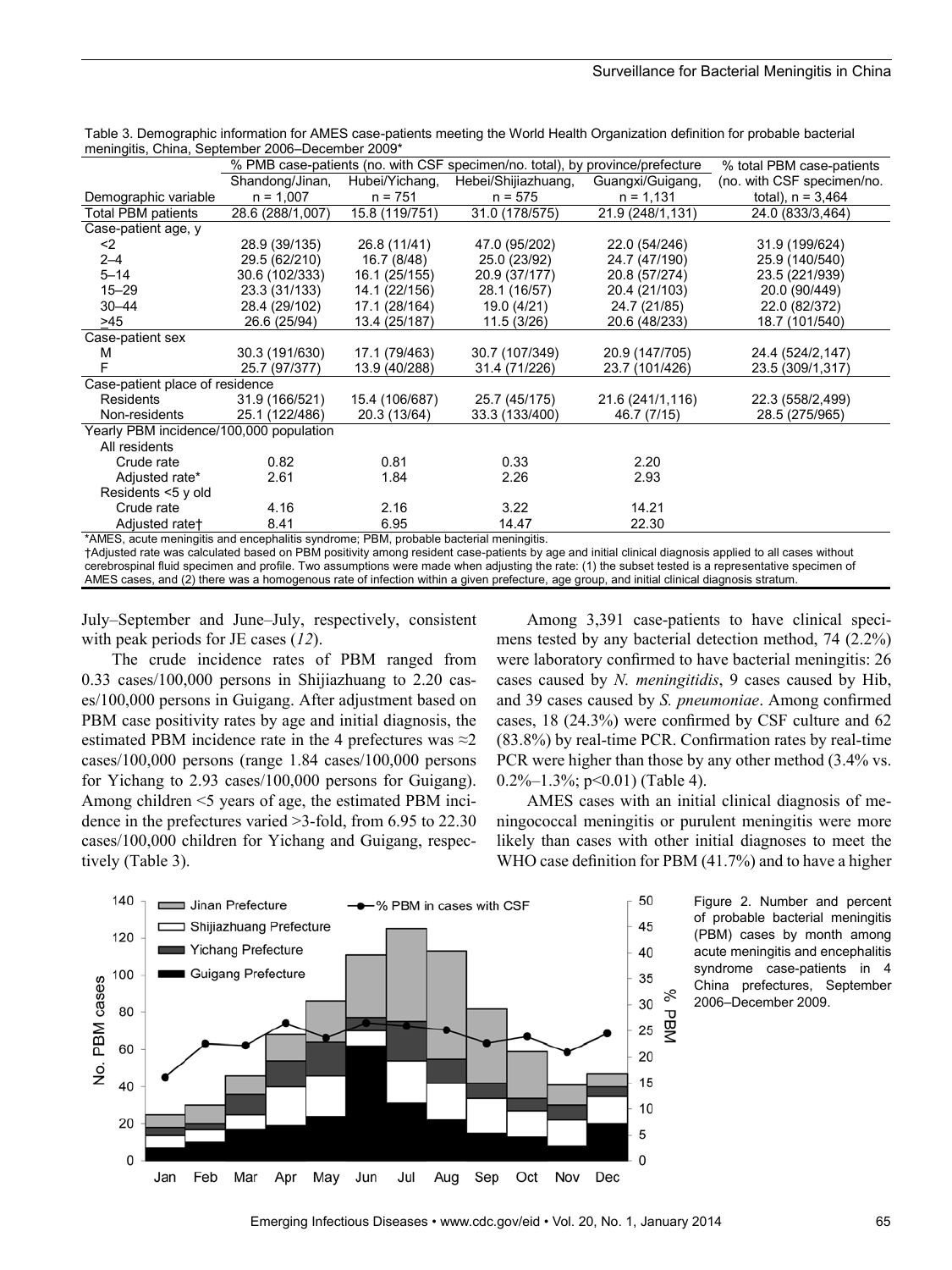|                                                                              | No. cases              |            |                            | No. cases positive, by pathogen         |                             |  |
|------------------------------------------------------------------------------|------------------------|------------|----------------------------|-----------------------------------------|-----------------------------|--|
| Test                                                                         | positive/no.<br>tested | % Positive | Neisseria<br>meningitidis† | Haemophilus<br><i>influenzae</i> type b | Streptococcus<br>pneumoniae |  |
| Blood culture                                                                |                        | 0.2        |                            |                                         |                             |  |
| CSF culture                                                                  | 3/1.506                | 0.9        |                            |                                         | 12                          |  |
| Latex agglutination                                                          | 18/1.916               | 1.3        |                            |                                         |                             |  |
| <b>Real-time PCR</b>                                                         | 10/743                 | 3.4        | 25                         |                                         | 30                          |  |
| Anv method                                                                   | 62/1.799               | 2.2        | 26                         |                                         | 39                          |  |
| *AMES, acute meningitis and encephalitis syndrome; CSF, cerebrospinal fluid. |                        |            |                            |                                         |                             |  |

†One case was serogroup A, 3 were serogroup B, and 18 were serogroup C; serogroup could not be determined for 4 cases

rate of laboratory confirmation for any 1 of the 3 bacterial pathogens (11.9%) (Table 5). Of the 74 laboratory-confirmed cases, 34 (45.9%) had an initial clinical diagnosis of meningococcal meningitis or purulent meningitis, and the remaining 40 (54.1%) cases had an initial diagnosis of some other clinical syndrome or etiology (Table 5). The proportion of laboratory-confirmed bacterial cases among the PBM cases was higher than among the other tested AMES cases  $(5.5\% \text{ vs. } 0.8\%$ , respectively; p<0.01).

The epidemiologic features of laboratory confirmed bacterial meningitis varied by pathogen. Confirmed *N. meningitidis* cases were predominantly serogroup C (18 [69%] cases) (Table 4). Half of the confirmed *N. meningitidis* case-patients were <15 years of age. Confirmed *S. pneumoniae* cases were present in each age group, but predominately among children  $\leq$  years of age (12 [30.8%] cases) and in persons >45 years of age (8 [20.5%] cases). The confirmed Hib cases were all in children  $\leq$  years of age. Among children in this age group, *S. pneumoniae* was the predominant pathogen (12 cases) followed by Hib (9 cases) and *N. meningitidis* (3 cases).

The 74 confirmed bacterial meningitis cases occurred across all months; however, 22 (85%) *N. meningitidis* cases occurred in the first half of the year. Hib and *S. pneumoniae* cases occurred in all seasons.

# **Discussion**

During September 2006–December 2009, we identified >7,000 AMES cases in 4 China prefectures. The overall incidence was  $\approx$ 10 cases/100,000 residents, and the estimated PBM incidence was  $\approx$ 2 cases/100,000 persons for the entire population and 7 22 cases/100,000 children for residents <5 years of age. Using a variety of laboratory testing methods, we confirmed 74 bacterial meningitis cases among the AMES cases; real-time PCR had the highest positivity rate among the methods used for pathogen testing.

*N. meningitidis*, *S. pneumoniae*, Hib, and JE virus are serious but vaccine-preventable causes of meningitis and encephalitis in China. Surveillance for bacterial meningitis and viral encephalitis has previously been conducted separately, and only JE and *N. meningitidis* (epidemic meningitis) are reportable diseases (*12*). In our study, CSF specimens were obtained from 73.5% of AMES case-patients in sentinel hospitals in the 4 prefectures. This percentage exceeds the surveillance indicator for CSF specimen collection (i.e., 70% among all AMES cases) and shows the feasibility of using active and passive surveillance with sentinel laboratory testing, as used in our study population, to detect bacterial meningitis.

| September 2006-December 2009* |              |                                      |                                     |  |  |  |
|-------------------------------|--------------|--------------------------------------|-------------------------------------|--|--|--|
|                               | No. (%) AMES | No. AMES cases with CSF specimen/no. | No. AMES specimens tested/no. (%)   |  |  |  |
| Initial diagnosis             | cases        | (%) meeting WHO definition of PBM    | confirmed positive for any bacteria |  |  |  |
| Meningococcal meningitis      | 19(0.4)      | 13/6 (46.2)                          | 12/5(41.7)                          |  |  |  |
| Purulent meningitis           | 280 (5.9)    | 255/156 (61.2)                       | 244/29 (11.9)                       |  |  |  |
| TB meningitis                 | 149 (3.2)    | 132/55 (41.7)                        | 114/1 (0.9)                         |  |  |  |
| TB meningoencephalitis        | 48 (1.0)     | 33/17 (51.5)                         | 31/0                                |  |  |  |
| Japanese encephalitis         | 142(3.0)     | 102/29 (28.4)                        | 110/0                               |  |  |  |
| Viral encephalitis            | 1,631 (34.6) | 1,173/221 (18.8)                     | 1,146/12(1.0)                       |  |  |  |
| Viral meningitis              | 231 (4.9)    | 179/38 (21.2)                        | 170/3 (1.8)                         |  |  |  |
| Viral meningoencephalitis     | 181 (3.8)    | 137/31 (22.6)                        | 135/2(1.5)                          |  |  |  |
| Other encephalitis            | 1,201 (25.5) | 842/155 (18.4)                       | 814/12 (1.5)                        |  |  |  |
| Other meningitis              | 70 (1.5)     | 57/14 (24.6)                         | 55/0                                |  |  |  |
| Cerebrospinal meningitis      | 10(0.2)      | 8/2(25.0)                            | 8/1(12.5)                           |  |  |  |
| Other diagnosis†              | 731 (15.5)   | 526/109 (20.7)                       | 539/9 (1.70)                        |  |  |  |
| Data missing                  | 19(0.4)      | 7/0                                  | 13/0                                |  |  |  |
| Total                         | 4,712 (100)  | 3,464/833 (24.0)                     | 3,391/74(2.2)                       |  |  |  |

Table 5. Initial clinical diagnoses of AMES and probable bacterial meningitis cases in sentinel hospitals in 4 China prefectures,

\*AMES, acute meningitis and encephalitis syndrome; CSF, cerebrospinal fluid; WHO, World Health Organization; PBM, probable bacterial meningitis; TB, tuberculosis.

†Other diagnosis were cases that met the AMES case definition (e.g., suspected CNS infection and high fever and convulsion with unknown reason) but that were not included among the 11 specific initial diagnosis listed above.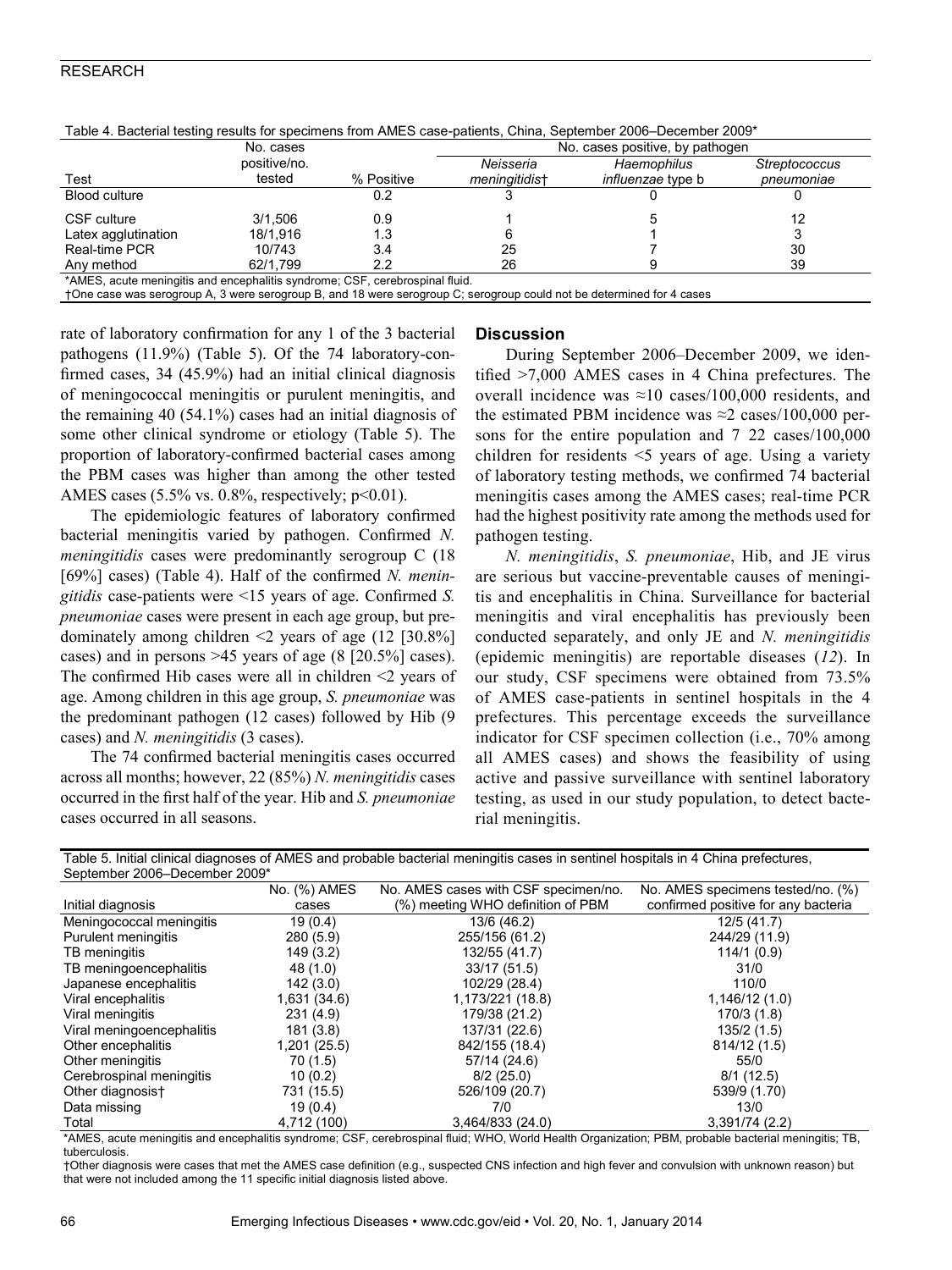PBM cases were reported during all months in each of the 4 prefectures, but there was a slight peak during June–August in Jinan and Guigang Prefectures, locations that had most of the confirmed cases of JE during the JE epidemic season (*12*). The percentage of PBM cases among the AMES case-patients with CSF specimens varied substantially by age group among the 4 prefectures. These differences may be due to several factors, including variations in ecologies, population characteristics, and the use of vaccines. In 1986, Shandong Province integrated meningococcal polysaccharide A vaccine into its provincial Expanded Program on Immunization and since then has achieved systematic vaccination of children. The Hib conjugate vaccine was available for children in the 4 prefectures studied, but its use was generally limited to urban areas, and parents had to pay for the vaccine. *S. pneumoniae* vaccine was introduced in China at the end of 2008, but its use is limited because the vaccine price is extremely high (*17*).

We estimated that, during September 2006–December 2009, the annual incidence of PBM among the population of the 4 prefectures studied was  $\approx$ 2 cases/100,000 persons. For children <5 years of age, the estimated incidence (6.95 22.3 cases/100,000 children) was lower than that for Poland and Bulgaria before Hib vaccine was introduced (29 and 35 cases/100,000 children, respectively) (*18*,*19*). Our estimated incidence among children <5 years of age was also lower than that for Mongolia (68 cases/100,000 children 2–5 years of age) and Korea (91 cases/100,000 children <5 years of age) (*20*,*21*), but the incidence in our study was similar to that found in other studies in China (*5*,*6*) and other Asian countries, such as Thailand (27 cases/100,000 children <5 years of age) (*22*). The lower incidence among children <5 year of age in our study may be due to regional factors, wide use of *N. meningitidis* vaccine, and moderate use of the Hib vaccine in the 4 prefectures.

*N. meningitidis*, Hib, and *S. pneumoniae* are the most common causes of acute bacterial meningitis; most studies indicate that these pathogens are responsible for >75% of all cases of bacterial meningitis overall and for 90% of cases in children (*23*). In our study, the relative proportion of cases caused by *N. meningitidis* (35.1%) was lower than that in a previous study in China (48.4% in Beijing) (*7*), and the proportion of cases caused by *S. pneumoniae* (52.7%) was relatively higher. For children  $\leq$  years of age, the predominant pathogens causing bacterial meningitis were *S. pneumoniae* and Hib. The lower proportion of *N. meningitidis*–related meningitis cases among young children may be the result of the wide use of the meningococcal polysaccharide vaccine in this age group.

By comparing the initial clinical diagnoses in our study with the bacterial meningitis laboratory results, we found that some clinical diagnoses (e.g., meningococcal meningitis and purulent meningitis) were most likely to

represent cases with a confirmed bacterial cause. However, more than half of laboratory-confirmed bacterial meningitis cases had other initial clinical diagnoses. These findings point to a need to conduct sensitive laboratory testing for all suspected AMES case-patients, particularly for those meeting the WHO PBM case definition (*14*). Moreover, 12.2% of the laboratory-confirmed bacterial meningitis cases initially had another diagnosis, indicating the challenges posed trying to encompass all clinical diagnoses relevant for syndromic surveillance of bacterial meningitis.

Overall, the percentage of AMES cases confirmed as caused by *N. meningitidis*, *S. pneumoniae*, or Hib (2.2% of all tested cases and 9.0% of PBM cases) was substantially lower than the percentage in other studies (25% in Bangladesh for bacterial meningitis, 44.6% in Yemen for the acute meningitis) (*24*,*25*). The factors leading to low positive rates for bacterial meningitis were complex. One key factor is the indiscriminate use of antimicrobial drugs in clinical practice and by patients in China (*11*): 62% of all AMES case-patients and 66% of PBM case-patients in our study had used antimicrobial drugs before clinical specimens were collected. In addition, some case-patients were referred from smaller hospitals where conditions for specimen collection, storage, and transport may have also affected testing results. Other contributing factors were the enrollment of all clinically diagnosed meningitis and encephalitis case-patients, which likely included a wider range of viral pathogens, particularly JE, among cases that met the WHO PBM case definition, as well as some illnesses that were ultimately determined to not be of infectious etiology.

Among the laboratory methods we used for bacterial testing, real-time PCR had a substantially higher detection rate than other assays. This finding suggests the value of using real-time PCR to confirm suspected bacterial meningitis cases. Increased use of PCR will require making such tests more widely available in hospitals and public health laboratories in China and other countries attempting to evaluate bacterial causes of meningitis.

This study has several limitations. First, not all CSF specimens were tested by commonly used diagnostic methods (blood and CSF culture) in hospitals or by real-time PCR in the 4 provincial CDC laboratories. Testing in hospital clinical laboratories in China is done at the discretion of treating physicians and is often not done because of the limited ability of patients to pay for testing. In 2 provinces, only CSF specimens from patients with PBM were tested by PCR. Hence, our study likely missed many bacterial meningitis cases, particularly among case-patients whose illnesses did not meet the PBM case definition. Second, because of limited laboratory testing in nonsentinel hospitals, we relied on adjustment by clinical diagnosis to calculate estimated rates of PBM; inconsistent clinical diagnosis of nontested cases may have caused inaccuracies in these estimates.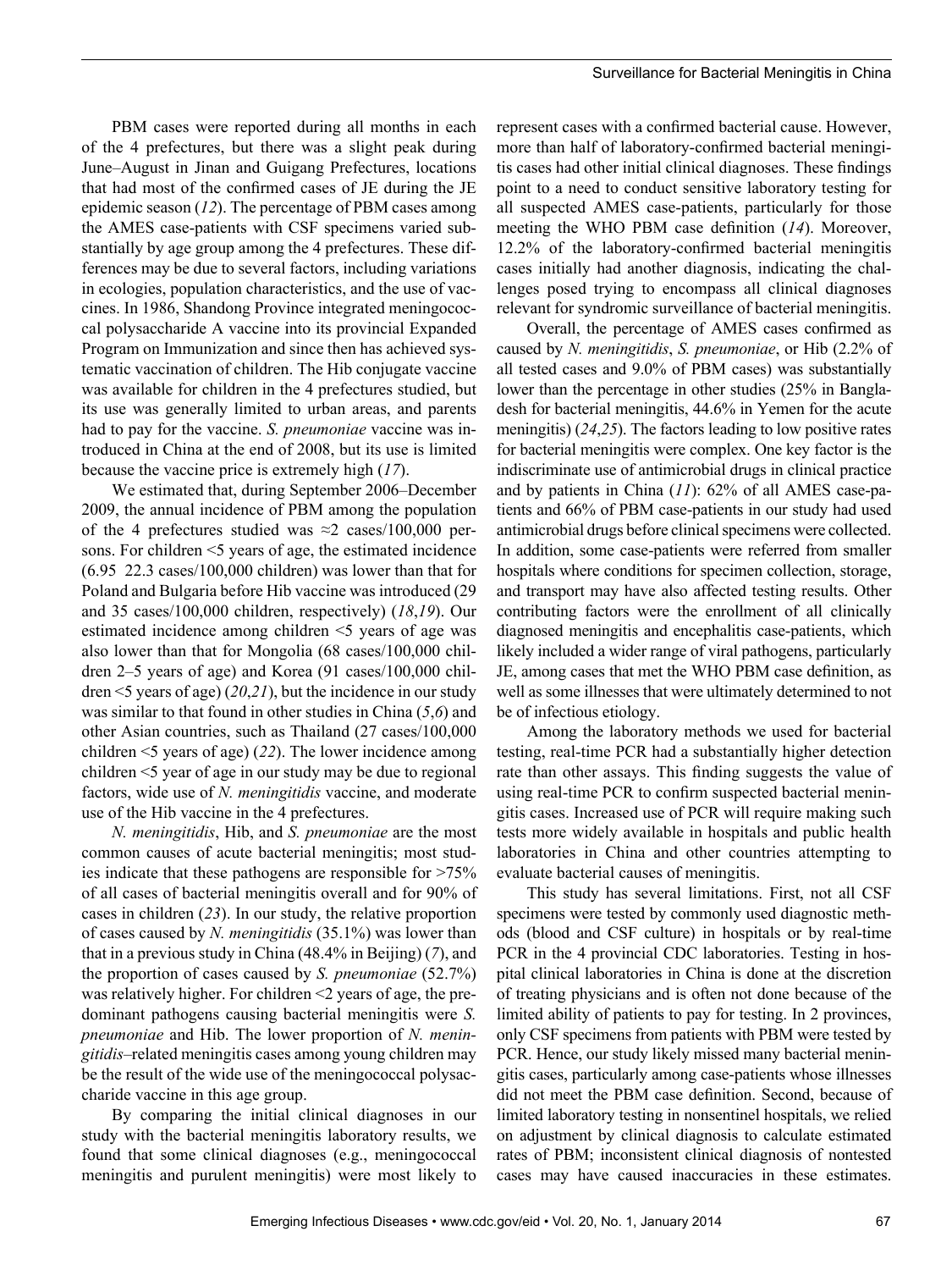Last, because laboratory testing had low positivity rates for confirmed bacterial meningitis, we did not find enough confirmed cases to derive accurate incidence rates for each pathogen, thus limiting the generalizability of these data.

Despite the limitations, this project has provided useful insights into the incidence and epidemiology of bacterial meningitis in China. It is clear that active surveillance linked to laboratory confirmation is critical to estimate the number of bacterial meningitis cases. On the basis of our findings, we suggest that bacterial meningitis surveillance in China should be enhanced in several ways. First, wider use of appropriate specimen collection and handling is needed, along with laboratory testing to confirm the causative pathogens, especially for cases in young children. In the study setting, this enhanced surveillance should include ensuring appropriate specimen collection in all cases and not charging hospital patients for testing. These enhancements will require better training of physicians and hospital staff and more rigorous quality control regarding specimen collection. Second, real-time PCR is the most sensitive bacterial testing method and should be used in the sentinel sites. These efforts will help to improve active surveillance so that disease incidence and pathogen-specific etiologies for bacterial meningitis can be more accurately determined by age group and used to develop recommendations for the use of meningococcal conjugate vaccines and to determine the need for routine Hib and *S. pneumoniae* vaccinations for young children in China.

Members of the Acute Meningitis and Encephalitis Syndrome Study Group: Guodong Liang, Huanyu Wang, and Guijun Ning (Chinese CDC); Lisa Cairns (World Health Organization China Office); Kathleen F. Cavallaro (US Centers for Disease Control and Prevention); Chong Liu (Jinan Prefecture CDC); Taotao Tian (Yichang Prefecture CDC); Shunxiang Qi (Hebei Provincial CDC); and Yihong Xie (Guangxi Provincial CDC).

#### **Acknowledgments**

We thank Steve McLaughlin, Lisa Lee, Daxin Ni, and Junfeng Yang. We are grateful for the contributions of the staff at the Chinese CDC; the Shandong, Hubei, Hebei, and Guangxi provincial CDCs; the Jinan, Yichang, Shijiazhuang, and Guigang Prefecture CDCs; the county CDCs, and the clinical doctors and patients whose support and participation made this project successful.

Financial support was provided by the Acute Meningitis– Encephalitis Syndrome Surveillance project of US Centers for Disease Control and Prevention's Global Disease Detection and Response Initiative.

Dr Yixing Li is a professor at National Immunization Programme, Chinese CDC, and her research interests include meningitis and encephalitis disease epidemiology and the use of vaccines.

#### **References**

- 1. Kim KS. Acute bacterial meningitis in infants and children. Lancet Infect Dis. 2010;10:32–42. http://dx.doi.org/10.1016/S1473- 3099(09)70306-8
- 2. Molyneux E, Riordan FA, Walsh A. Acute bacterial meningitis in children presenting to the Royal Liverpool Children's Hospital, Liverpool, UK and the Queen Elizabeth Central Hospital in Blantyre, Malawi: a world of difference. Ann Trop Paediatr. 2006;26:29–37. http://dx.doi.org/10.1179/146532806X90583
- 3. Li J, Li Y, Yin Z, Ning G, Luo H, Liang X. Analysis of epidemiologic characteristics of fatal meningococcal meningitis disease cases in China during 2004–2006 [in Chinese]. Chinese Journal of Vaccines and Immunization. 2008;14:238–46.
- Ze W, Diao L, Xu A. Planed Immunology [in Chinese]. 2nd ed. Shanghai (China): Shanghai Scientific and Technological Literature Publishing House Co, Ltd; 2002. p. 461–74.
- 5. Yang Y, Leng Z, Shen X, Lu D, Jiang Z, Rao J, et al. Acute bacterial meningitis in children in Hefei, China 1990–1992. Chin Med J (Engl). 1996;109:385–8.
- 6. Dong BQ, Tang ZZ, Lin M, Li CY, Tan DM, Liang DB, et al. Epidemiologic surveillance for bacterial meningitis in 140,000 children under 5 years of age in Nanning District, Guangxi Province [in Chinese]. Zhonghua Liu Xing Bing Xue Za Zhi. 2004;25:391–5.
- 7. Shen X, Yang Y, Zhang G, Bai H, Xu S, Li Y, et al. Etiologic analysis of 128 bacterial meningitis cases [in Chinese]. Chinese Journal of Infectious Diseases. 1991;9:230–2.
- 8. Shen X, Li Y, Tong Y, Gao W, Yang Y, Wang Y. Etiologic analyses for 60 cases of purulent meningitis [in Chinese]. National Medical Journal of China. 1998;78:466.
- 9. Yi W, Chuanqing W, Xiaohong W. Etiology and antimicrobial susceptibility of children with bacterial meningitis [in Chinese]. Journal of Applied Clinical Pediatrics. 2006;21:355–6, 366.
- 10. Yang Y, Leng Z, Lu D, Rao J, Liu Z, Hu Y, et al. Pediatric *Haemophilus influenzae* type b meningitis in Hefei city: an epidemiologic study [in Chinese]. National Medical Journal of China. 1998;78:251–3.
- 11. Yao KH, Yang YH. Streptococcus pneumoniae diseases in Chinese children: past, present and future. Vaccine. 2008;26:4425–33. http://dx.doi.org/10.1016/j.vaccine.2008.06.052
- 12. Yin Z, Wang H, Yang J, Luo H, Li Y, Hadler SC, et al. Japanese encephalitis disease burden and clinical features of Japanese encephalitis in four cities in the People's Republic of China. Am J Trop Med Hyg. 2010;83:766–73. http://dx.doi.org/10.4269/ ajtmh.2010.09-0748
- 13. Centers for Disease Control and Prevention. Expanding poliomyelitis and measles surveillance networks to establish surveillance for acute meningitis and encephalitis syndromes—Bangladesh, China, and India, 2006–2008. MMWR Morb Mortal Wkly Rep. 2012;61:1008–11.
- 14. World Health Organization. WHO-recommended standards for surveillance of selected vaccine-preventable diseases; 2003 May. WHO/V&B/03.01 [cited 2013 Nov 5]. http://www.measles rubellainitiative.org/wp-content/uploads/2013/06/WHOsurveillance-standard.pdf
- 15. Mothershed EA, Sacchi CT, Whitney AM, Barnett GA, Ajello GW, Schmink S, et al. Use of real-time PCR to resolve slide agglutination discrepancies in serogroup identification of *Neisseria meningitidis.* J Clin Microbiol. 2004;42:320–8. http://dx.doi.org/10.1128/ JCM.42.1.320-328.2004
- 16. Corless CE, Guiver M, Borrow R, Edwards-Jones V, Fox AJ, Kaczmarski EB. Simultaneous detection of *Neisseria meningitidis, Haemophilus influenzae,* and *Streptococcus pneumoniae* in suspected cases of meningitis and septicemia using real-time PCR. J Clin Microbiol. 2001;39:1553–8. http://dx.doi.org/10.1128/ JCM.39.4.1553-1558.2001